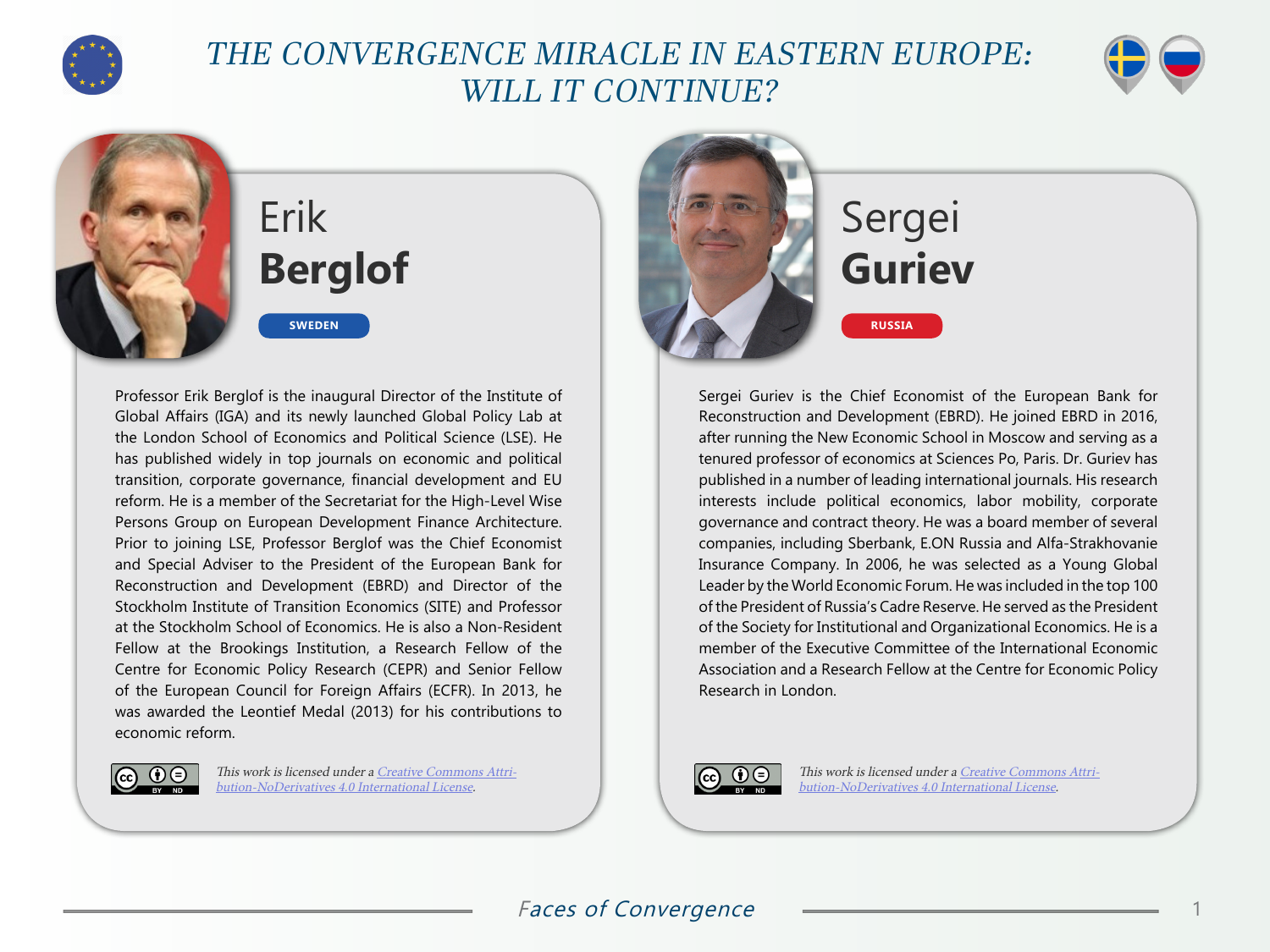

### BERGLOF, GURIEV & PLEKHANOV: THE CONVERGENCE MIRACLE



## Alexander **Plekhanov**

Alexander Plekhanov is Director of Transition Impact and Global Economics, at the European Bank for Reconstruction and Development in London. His main responsibilities include editing Regional Economic Prospects and the Transition Report, as well as analysis of trade policy and the development impact of EBRD projects. Previously Alexander covered economic developments in a number of countries in the region, including Russia, Belarus, Mongolia and Central Asia. Alexander joined the Bank in October 2007. Prior to that, he worked as an economist at the International Monetary Fund in Washington, DC. Alexander holds a Ph.D. in Economics from the University of Cambridge.

**RUSSIA**

This work is licensed under a [Creative Commons Attri](https://creativecommons.org/licenses/by-nd/4.0/)[bution-NoDerivatives 4.0 International License](https://creativecommons.org/licenses/by-nd/4.0/).

conomies of Central and South-Eastern Europe have<br>
achieved a remarkable degree of convergence since<br>
the mid-1990s. Their (unweighted) average income per<br>
capita increased from 15 per cent of the G-7 economies average achieved a remarkable degree of convergence since the mid-1990s. Their (unweighted) average income per in 1996 to 32 per cent in 2018 (at market exchange rates). In terms of purchasing power, income has converged even further, with the average income reaching 49 per cent of G-7 equivalent in 2018 (see Chart 1). The speed of income convergence was particularly high in the 2000s. While it has slowed down considerably since the 2008-2009 global financial crisis, the region's incomes continues rising in relative terms.

### **Chart 1. CESEE indicators in per cent of the G-7 average**



Source: International Monetary Fund, Penn World Tables 9.0, World Tables 9.0, World Bank, Polity, World Resources Institute and authors' calculations. Note: Income is calculated at purchasing power parity.

### Faces of Convergence  $\qquad \qquad \overbrace{2}$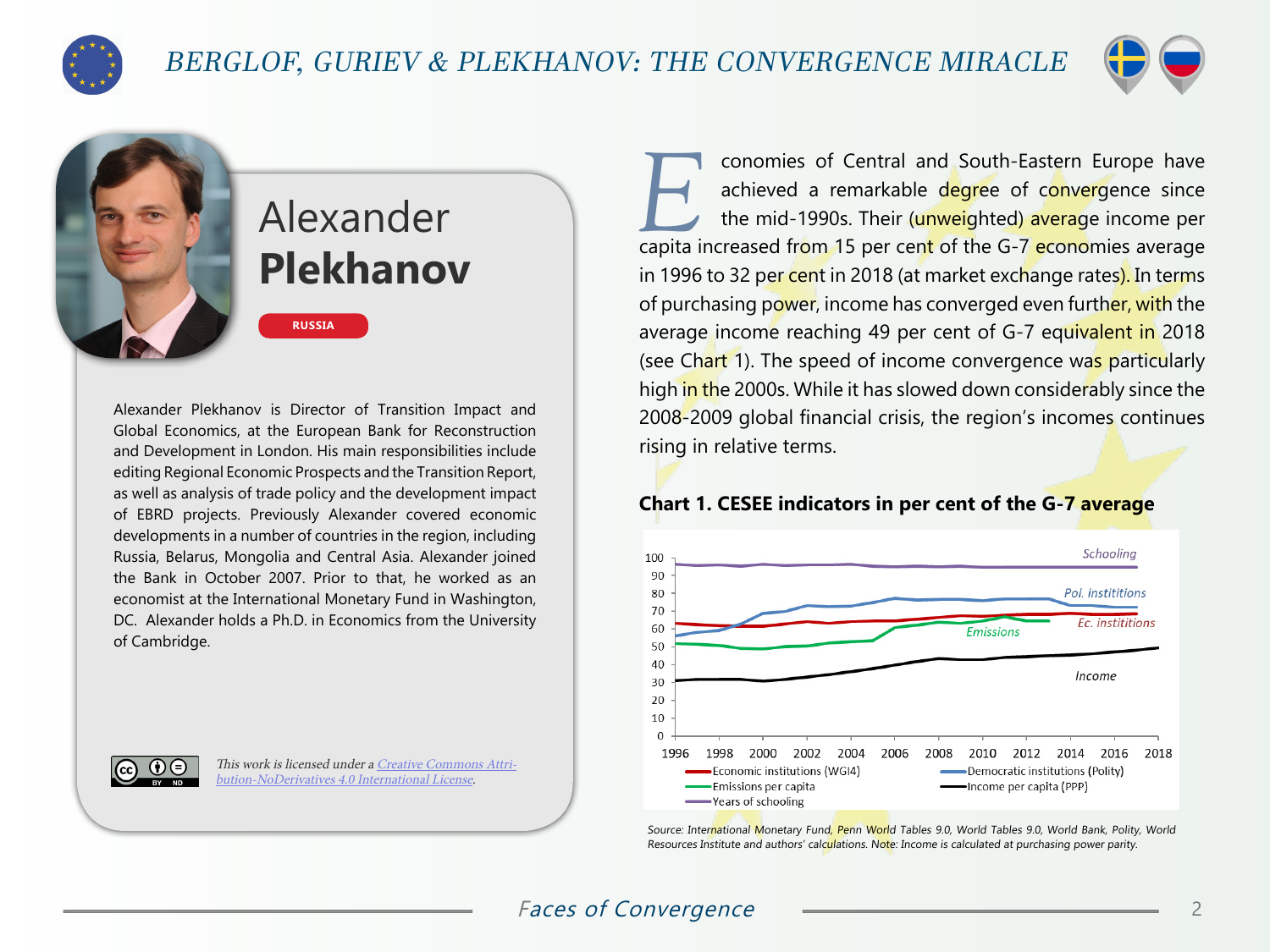



Income convergence has been accompanied by convergence in the quality of economic and political institutions, particularly during the years leading up to the individual economies' accession to the European Union. According to the Worldwide governance indicators of control of corruption, rule of law, government effectiveness and regulatory quality, rescaled to vary from 0-5, the average quality of economic institutions in the EBRD regions increased from 63 per cent of the G-7 average in 1996 (when the series starts), to 69 per cent in 2017 (see Kaufmann et al., 2009, for an overview of these indicators). The quality of political institutions measured by the Polity index increased from 56 per cent of the G-7 average in the mid-1990s to 72 per cent in 2017, but after a remarkable start, the region has also contributed to the global deterioration in the quality of political institutions since 2006.

Environmental footprints have also converged. Carbon efficiency of output (GDP per unit of greenhouse gas emissions) in the region increased from 52 per cent of the  $G - 7$  average in the mid-1990s to 64 per cent in the mid-2010s, reflecting the shift from polluting industries inherited from the communist times toward services.

Convergence in terms of basic human capital had been completed before the 1990s. The ratio of average years of schooling in the region to that of the G-7 countries has been stable since 1990s, at 95 per cent, based on Barro and Lee (2013). The region also compares well in terms of quality of education although with apparent weaknesses in information and communication technology-relevant skills.

### **Will the Convergence Miracle continue?**

The law of conditional convergence implies that as economies grow richer, raising living standards becomes increasingly harder (Barro, 1991). Alexander Gerschenkron attributed this 'advantage of backwardness' to laggard countries being able to leapfrog intermediate stages of development. The 'middleincome trap' conjecture  $-$  originally formulated by Gill and Kharas (2007) based on the experiences of Asian economies after the 1997 crisis – however, suggests that upper-middle-income economies are especially likely to experience a slowdown in the speed of economic convergence. In recent years, a large number of papers have tried to prove or disprove the existence of such a trap. A consensus is emerging that while growth does slow down as countries reach middle income status, there is little evidence that countries get stuck at particular levels of income – countries that grew faster than other countries at lower levels of income also tend to grow faster at higher levels of income.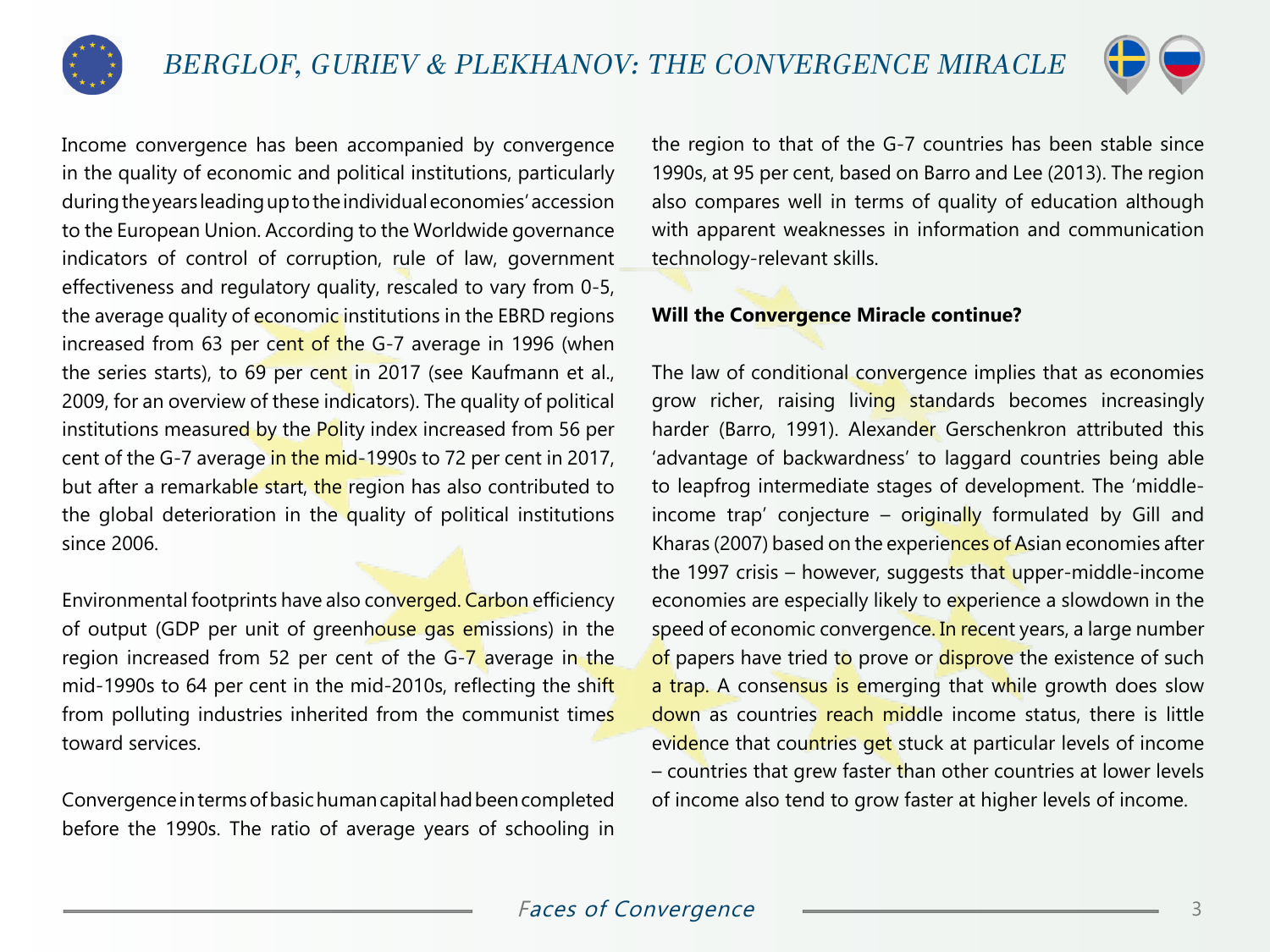



Nevertheless, there is no question that economies require fundamental structural transformation encompassing changes in both economic structures and institutions, as they transition from the investment-led growth that led them from low- to middle-income status, to the innovation-led growth that they need to achieve high income levels (see Aghion et al., 2013, and Aghion and Bircan, 2017). This transformation requires a shift in the paradigm of economic development – from efficient application of technologies developed elsewhere (typically, in advanced economies) to innovating and exporting technology.

In the early stages, economic development is propelled by application of existing technologies coupled with improvements in the efficiency of production. Advanced economies, by contrast, generally enjoy a comparative advantage in terms of innovation and the creation and management of global value chains. For instance, advanced economies tend to design highbrand apparel using fabrics produced in low–income economies. The same is true for value chains in other products, such as smartphones.

Emerging economies, including those in Central and Eastern Europe, actually face two simultaneous structural transformation challenges: that of catching up with advanced economies at the current world technology frontier, but also that of outpacing

a rapidly moving frontier. Today's emerging economies must do so under increasingly binding environmental constraints. Many of them are also facing political headwinds, with rising inequality, populism and protectionism, mimicking trends in advanced economies.

Joining the rapidly expanding global value chains provides an important pathway towards investment-led growth. As these chains become increasingly specialised, barriers to entry into global markets come down (Baldwin, 2016). Instead of having to produce a whole car, a country can enter a value chain with just one component, say, gear boxes. Information flows are becoming cheaper, allowing for further fragmentation of design and production within global value chains. At the same time, robotisation is rapidly reducing the importance of labour costs when it comes to deciding where to locate production and onshoring (the relocation of jobs back to advanced economies) becomes more attractive.

However, the real transformation challenge is in services. Manufacturing is becoming increasingly irrelevant as the service sector is rapidly taking over in terms of value of output, both in advanced economies and globally. The share of services in global value added rose from 58 percent in 1995 to 65 percent in 2016. Decreasing costs of working remotely have enabled many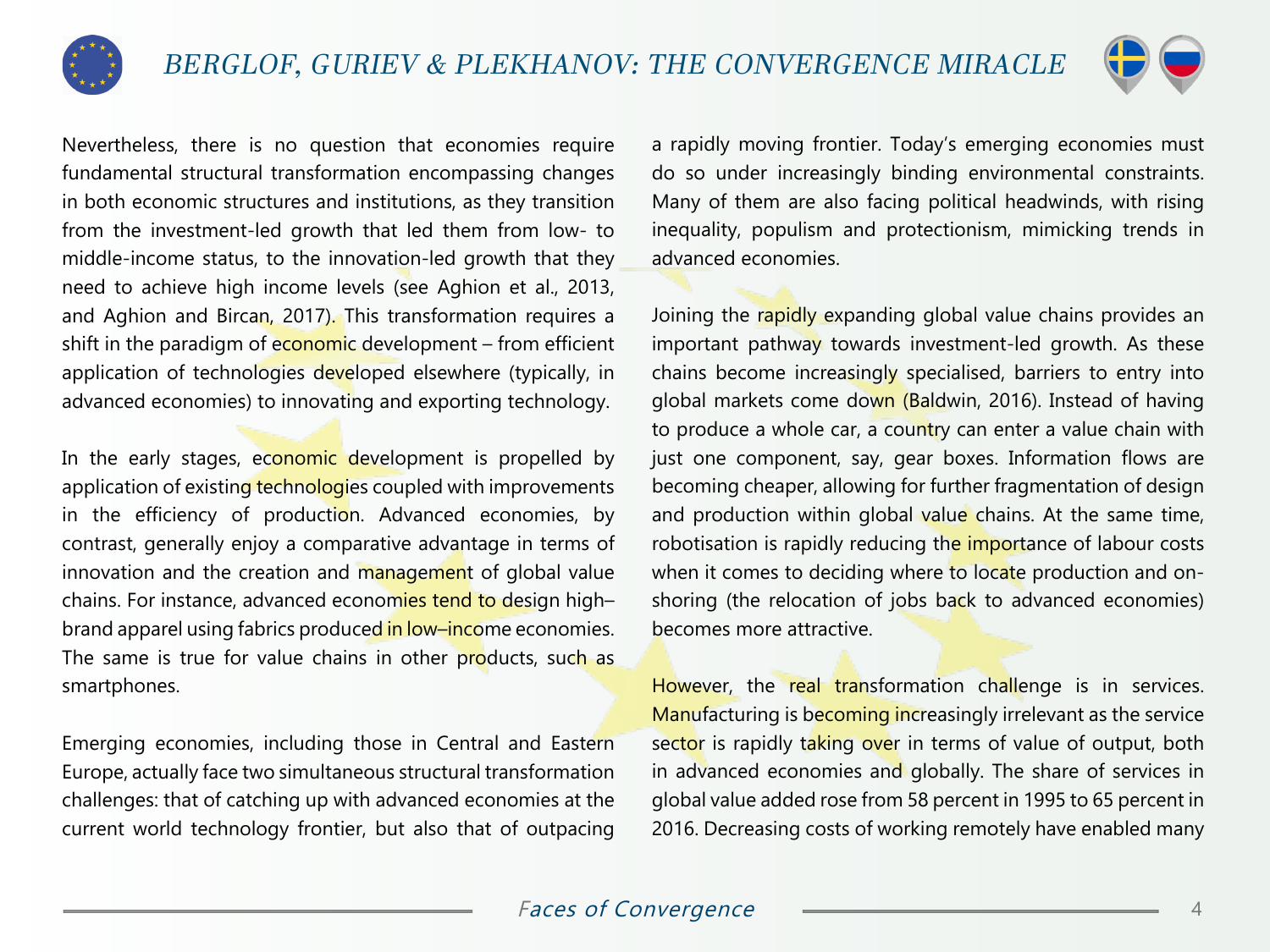



emerging economies to enter global value chains in services, but comparative advantages are eroding in this area as well, as the use of artifical intelligence is becoming more widespread (Baldwin, 2019).

The region has benefited greatly from integration into European and global value chains (GVC) on the back of high flows of foreign direct investment (see Friedrich et al., 2013). The Slovak Republic, for instance, has become the world's top producer of passenger vehicles in per capita terms. However, the focus of GVC firms in Emerging Europe has so far largely been on assembly, with technologies mainly being imported. There has been relatively little research and development activity and productivity growth has been been innovation-light. For instance, each 10 per cent rise in GDP per capita in Emerging Europe was accompanied by a mere six per cent rise in patents granted per capita  $-$  the corresponding figure for China, South Korea and Israel was close to 20 per cent.

The shift from an investment-based to an innovation-led growth model is not automatic, as the two models rely on different industrial structures, skill sets and institutions. The latter also tends to feature greater entrepreneurship and a dynamic ecosystem of small enterprises – as opposed to national champions that can optimise transfer of technology and economies of scale. As

a result, growth tends to become more governance-intensive as income per capita rises. In other words, advanced economies tend to have stronger economic and political institutions – institutions that support and encourage innovation – than a linear relationship between the logarithm of per capita income and the quality of institutions would predict.

#### **New challenges**

In addition to this quintessential need for institutional transformation, today's middle-income economies face new challenges. In the past, economies could pursue successful convergence strategies with relatively weak social safety nets (as in the case of a number of Asian economies), strengthening social protection only upon reaching high levels of per capita income. Today, working careers in emerging markets are likely to be much longer – with retirement ages extending by five to 20 years as populations age and labour forces start shrinking. This could mean greater bargaining power for workers, but will definitely imply more changes in employers, careers and occupations. Therefore workers need assistance to retain and update their skills throughout their working lives.

The issues are particularly pertinent in Central and South-Eastern Europe, where economies find themselves only five to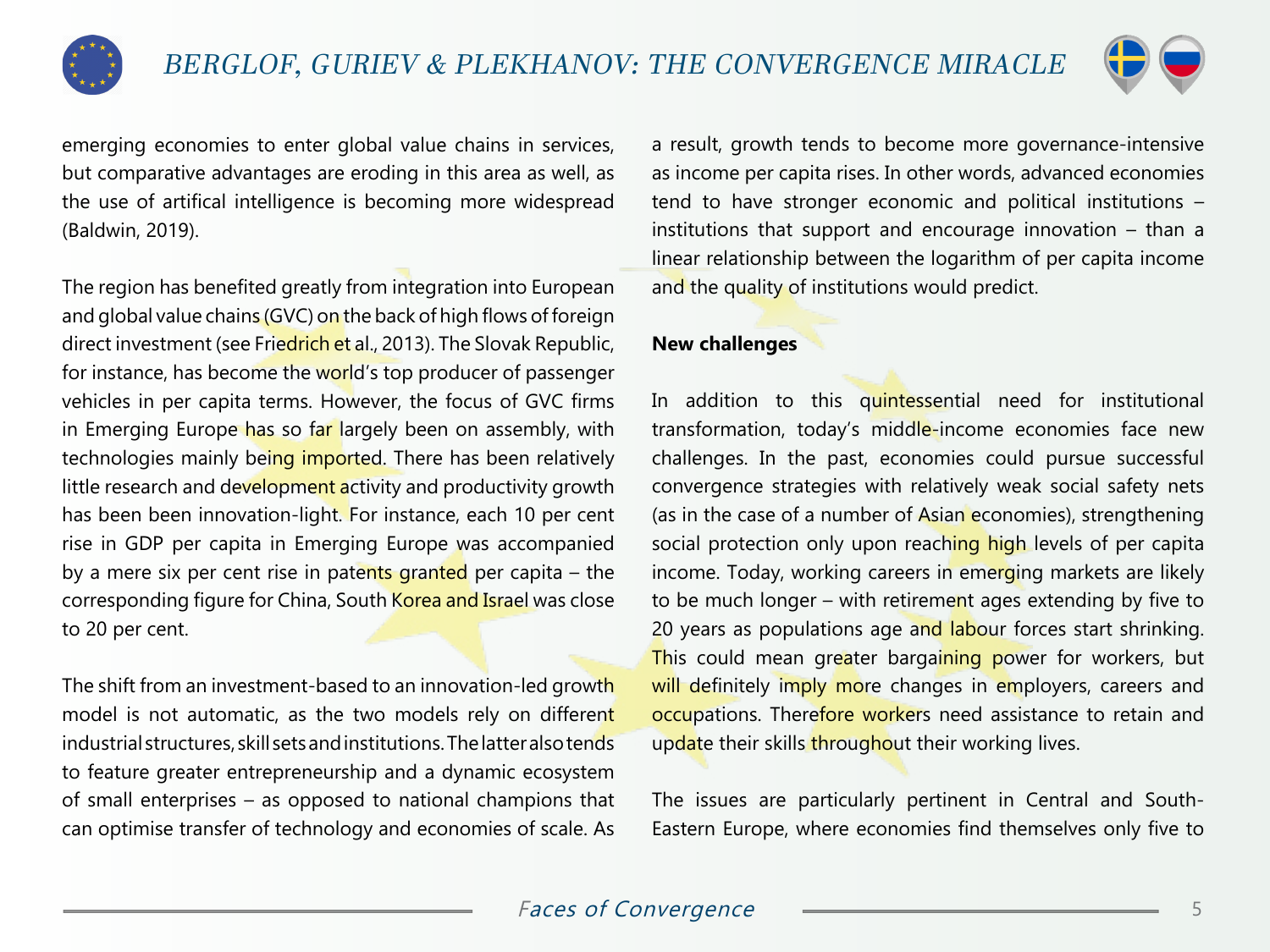



10 years behind advanced European economies in terms of population aging. These economies will be the first to get old before getting rich. In addition, decompression of wages in the early years of transition contributed to a sharp rise in inequality in these economies, which means that the distribution of gains from income convergence has been highly uneven.

In addition, while the region enjoys a high level of skills, at par with that in advanced economies according to the OECD's Programme for the International Assessment of Adult Competencies (PIAAC) survey, this also means high demand for the regions' workers in Europe's advanced economies. The resulting emigration has compounded demographic trends, in stark contrast with advanced economies where skilled immigration typically mitigates the impact of population aging on the economy.

A study by the EBRD finds that within Central and South-Eastern Europe, firms located in sectors and countries more exposed to the opening of labour markets in the advanced EU economies experienced slower growth in total factor productivity (TFP) than less-exposed firms. The differentials reach 20 percentage points. Foreign-owned firms generally have been better able to cope with shortages of labour than locally-owned firms, by paying higher wages and/or providing more training in a high-turnover environment.

The impact of technology is also different for today's emerging economies. There is increasing evidence that medium-skilled jobs are disappearing in emerging markets as fast as they are in advanced economies (see Goos and Manning, 2007, IDB et al., 2018, and EBRD 2018). The consequent polarization of jobs into highly-paid and poorly-paid ones increases inequality. This in turn feeds populism resulting in reform reversals and jeopardising investment in middle–income countries – the key ingredient of fast economic convergence (see Plekhanov and Stostad (2018) for latest evidence).

The response should be the same as in advanced economies: protecting individuals rather than jobs. This means increased provision of unemployment benefits, fully portable pension schemes (also available to self-employed and gig-economy workers) as well as richer mid-career training opportunities. Well-designed social safety nets that mitigate the impact of technological change on middle-skilled jobs can yield sizable growth dividends in the longer term.

Another challenge faced by middle-income economies, that of rising pollution, climate change and threats to the biosphere, is arguably much more urgent today. Countries tend to industrialise before strengthening their comparative advantages in knowledge–intensive services and other low-polluting sectors.